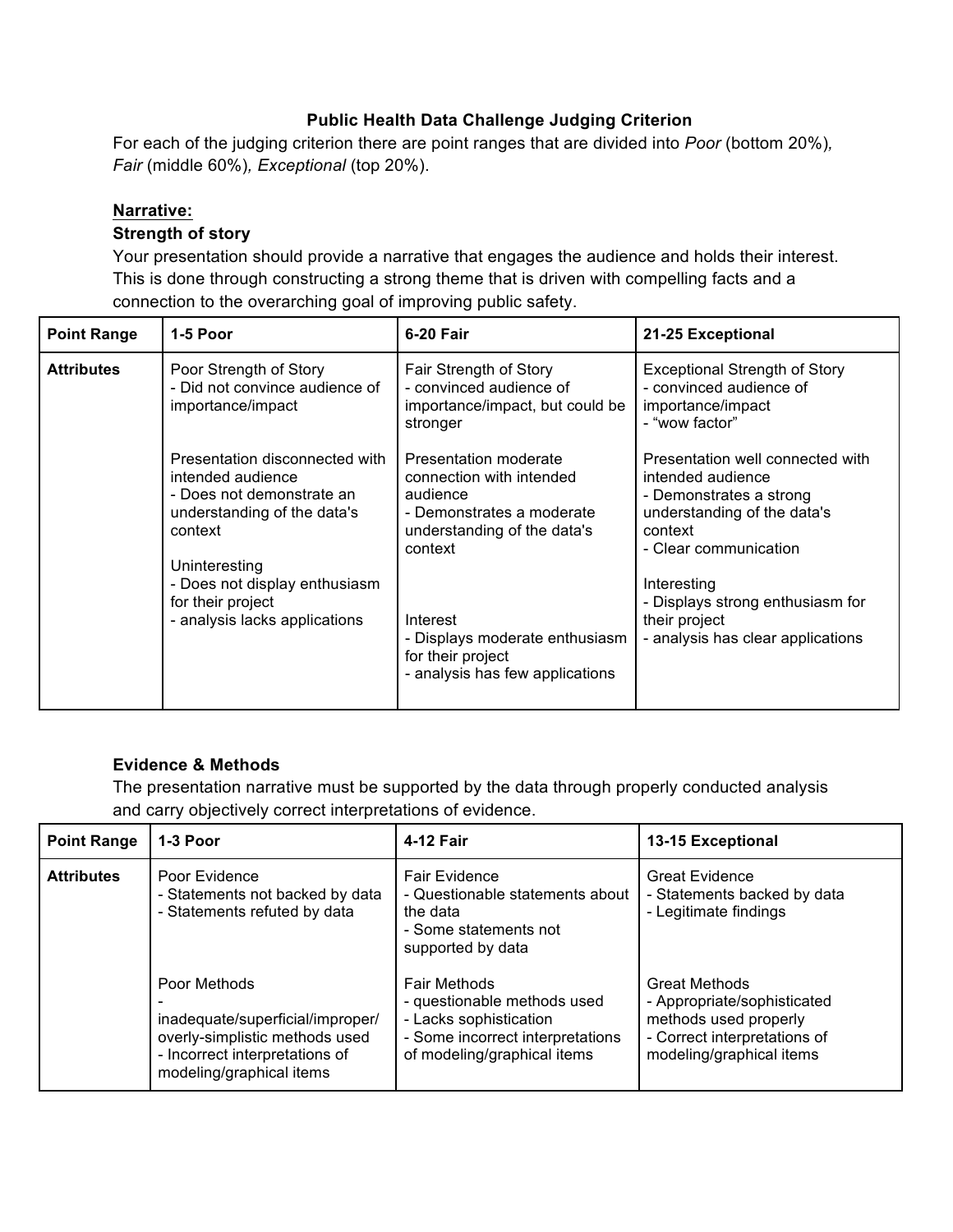# **Organization:**

## **Clarity**

Your presentation of the materials should be organized in a logical progression for the audience to follow. Additionally it will be important to use terminology and phrasing that are clearly understandable.

| <b>Point Range</b> | $1-3$ Poor                       | 4-12 Fair                            | 13-15 Exceptional                 |
|--------------------|----------------------------------|--------------------------------------|-----------------------------------|
| <b>Attributes</b>  | Poor Progression                 | Fair Progression                     | <b>Great Progression</b>          |
|                    | - Difficult to follow train of   | - Fairly clear train of thought      | - Intuitive order to presentation |
|                    | thought                          | - Results presented in reasonable    | materials                         |
|                    | - Results presented out of order | order                                | - Covered all important topics    |
|                    | Poor Lexicon                     | <b>Fair Lexicon</b>                  | <b>Great Lexicon</b>              |
|                    | - Use lots of unclear jargon,    | - Use little unclear jargon, phrases | - Use no jargon that would be     |
|                    | phrases or terms that would be   | or terms that would be unfamiliar    | unfamiliar to audience            |
|                    | unfamiliar to audience           | to audience                          | - clear/concise language used.    |

## **Visual Materials**

Your visual materials used in the presentation should be well organized so that an audience could easily follow along. You are limited in the number of slides present and you should imagine a time limit on an oral presentation, so don't overly complicate/clutter your visual materials. The visual materials should also contain correct spelling.

| <b>Point Range</b> | 1-3 Poor                                                                                                                                         | 4-12 Fair                                                                                                                            | 13-15 Exceptional                                                                                                                    |
|--------------------|--------------------------------------------------------------------------------------------------------------------------------------------------|--------------------------------------------------------------------------------------------------------------------------------------|--------------------------------------------------------------------------------------------------------------------------------------|
| <b>Attributes</b>  | <b>Clutter and Complication</b><br>- Huge volume of words<br>- Poorly organized items<br>- Visual does not match<br>presentation<br>- Many typos | Little Clutter and Complication<br>- reasonable volume of words<br>- organized items<br>- Visual matches presentation<br>- Few typos | No Clutter and Complication<br>- Concise/clear wording<br>- Well organized items<br>- Visuals complement presentation<br>- Few typos |

# **Graphics:**

# **Graphical Aesthetics & Scales**

The use of graphical aesthetics (color, shape, size, position, orientation, etc.) are appropriately used given the context of the data. The scales associated with these attributes should also be contextually appropriate.

| <b>Point Range</b> | 1-2 Poor                                                                                                                                                             | 3-8 Fair                                                                                                                                      | 9-10 Exceptional                                                        |
|--------------------|----------------------------------------------------------------------------------------------------------------------------------------------------------------------|-----------------------------------------------------------------------------------------------------------------------------------------------|-------------------------------------------------------------------------|
| <b>Attributes</b>  | <b>Poor Aesthetics</b><br>- Use continuous graphical<br>aesthetic to display categorical<br>data element, or vice-versa<br>- Distractingly poor graphical<br>choices | <b>Fair Aesthetics</b><br>- Generally avoids using<br>continuous graphical aesthetic<br>to display categorical data<br>element, or vice-versa | <b>Great Aesthetics</b><br>- Appropriately uses graphical<br>aesthetics |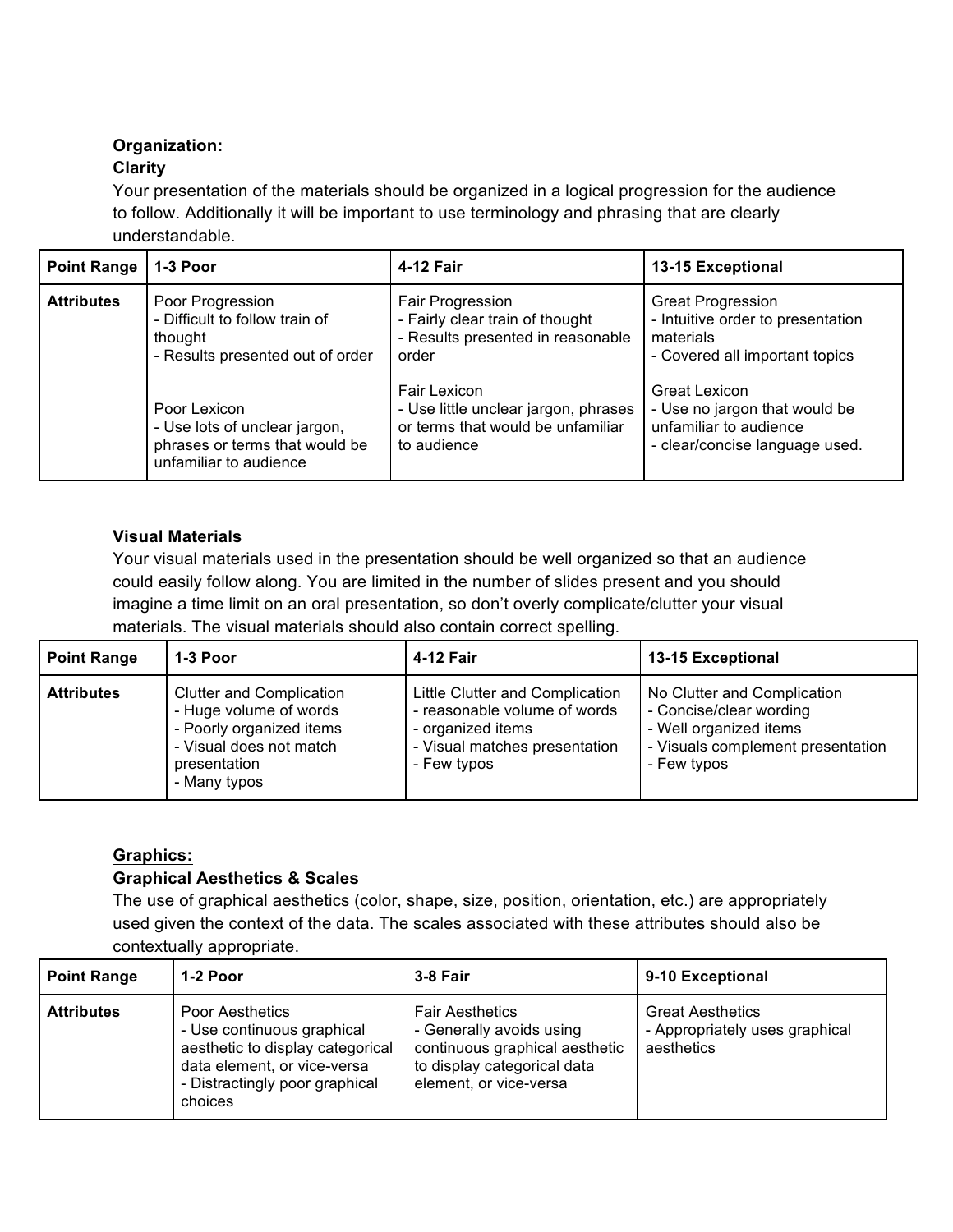| Poor Scaling                  | Fair Scaling                    | <b>Great Scaling</b>            |
|-------------------------------|---------------------------------|---------------------------------|
| - numeric scales improper for | - numeric scales proper for the | - numeric scales proper for the |
| the context of the data       | context of the data             | context of the data             |

### **Graphical Depth & Impact**

The graphics used contribute to the strength of the narrative and improve the ability to connect to the data in meaningful ways.

| <b>Point Range</b> | 1-2 Poor                                                                              | 3-8 Fair                                                                              | 9-10 Exceptional                                                                 |
|--------------------|---------------------------------------------------------------------------------------|---------------------------------------------------------------------------------------|----------------------------------------------------------------------------------|
| <b>Attributes</b>  | Poor Depth<br>- Only very simple data attributes<br>plotted<br>Poor Impact            | Fair Depth<br>- Relatively simplistic data<br>relationships visualized<br>Fair Impact | <b>Great Depth</b><br>- Complex data relationships<br>visualized<br>Great Impact |
|                    | - Data visualization did not<br>contribute in a meaningful way to<br>the presentation | - Data visualizations contribute<br>moderately to the presentation                    | - Data visualizations contribute<br>in a major way to the<br>presentation        |

#### **Technical Document**

The technical document clearly communicates the analysis process and is consistent with the presentation narrative.

| <b>Point Range</b> | 1-2 Poor                                                                                                                                                                                                     | 3-8 Fair                                                                                                                                                                                                                  | 9-10 Exceptional                                                                                                                                                                                                                                          |
|--------------------|--------------------------------------------------------------------------------------------------------------------------------------------------------------------------------------------------------------|---------------------------------------------------------------------------------------------------------------------------------------------------------------------------------------------------------------------------|-----------------------------------------------------------------------------------------------------------------------------------------------------------------------------------------------------------------------------------------------------------|
| <b>Attributes</b>  | Poor Depth<br>- Only very simple analysis<br>Poor Impact<br>- Analysis and Data<br>visualizations demonstrate<br>limited understanding of the data<br>and statistical and visualization<br>tools and methods | Fair Depth<br>- Relatively simplistic analysis<br>Fair Impact<br>- Analysis and Data<br>visualizations demonstrate<br>moderate understanding of the<br>data and the statistical and<br>visualization tools and<br>methods | <b>Great Depth</b><br>- Complex analysis and data<br>relationships visualized<br>Great Impact<br>- Analysis Data visualizations<br>demonstrates an exceptional<br>understanding of the data and<br>the statistical and visualization<br>tools and methods |